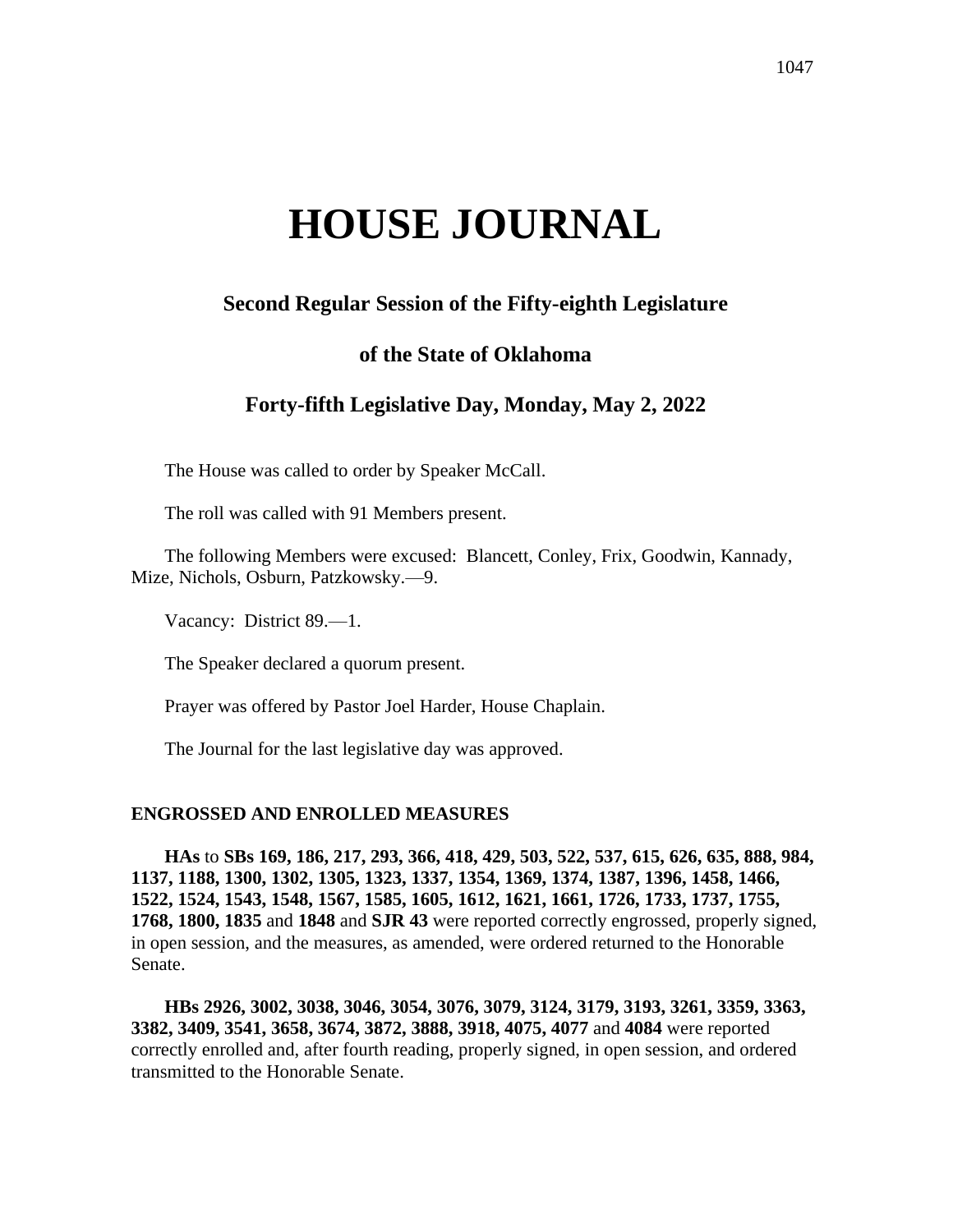## **MOTION**

Representative Pfeiffer moved to suspend House Rule 5.1 for the purpose of a special presentation, which motion was declared adopted upon roll call as follows:

Aye: Baker, Bashore, Bell, Boatman, Boles, Burns, Bush, Caldwell (Trey), Cornwell, Crosswhite Hader, Culver, Dempsey, Dills, Dobrinski, Echols, Fetgatter, Ford, Fugate, Gann, Grego, Hardin (David), Hardin (Tommy), Hilbert, Kendrix, Kerbs, Lepak, Lowe (Dick), Luttrell, Manger, Martinez, McBride, McDugle, McEntire, Miller, Moore, Munson, Newton, Nollan, O'Donnell, Olsen, Pfeiffer, Pittman, Provenzano, Randleman, Ranson, Roberts (Dustin), Roberts (Eric), Roe, Rosecrants, Russ, Sims, Smith, Sneed, Stark, Steagall, Stearman, Sterling, Stinson, Strom, Talley, Virgin, Waldron, Wallace, West (Josh), West (Kevin), West (Rick), West (Tammy), Williams, Wolfley, Worthen, Mr. Speaker.--71.

Excused: Bennett, Blancett, Brewer, Caldwell (Chad), Conley, Davis, Dollens, Frix, Goodwin, Hasenbeck, Hill, Humphrey, Johns, Kannady, Lawson, Lowe (Jason), Marti, May, Mize, Nichols, Osburn, Pae, Patzkowsky, Phillips, Roberts (Sean), Townley, Turner, Vancuren, Walke.--29.

Vacancy: District 89.--1.

## **MESSAGES FROM THE SENATE**

Advising fourth reading of and transmitting for signature Enrolled **SBs 861, 942, 957, 974, 1099, 1116, 1134, 1245, 1252, 1277, 1280, 1298, 1311, 1325, 1340, 1356, 1370, 1371, 1384, 1385** and **1802**.

The above-numbered enrolled measures were, after fourth reading, properly signed and ordered returned to the Honorable Senate.

### **Returning engrossed measures, as amended**

Announcing the passage of and returning engrossed measures, as amended: **HBs 1072,** Remove as author Senator Dahm; Authored by Senator Quinn, Coauthored by Senator Dahm, **1123, 1682,** Remove as author Senator Allen; Authored by Senator Bullard, Remove as coauthor Senator Bullard; Coauthored by Senators Burns, Allen, Montgomery, Jett, Kidd, Garvin, Coleman, and Stephens; Remove as author Representative Grego; Authored by Representative Roberts (Dustin) and Coauthored by Representative Boles, **1711, 1768,** Remove as author Senator Jett; Authored by Senator Stephens, Coauthored by Senator Jett; Remove as coauthor Senator Jett, **2046, 2065,** Coauthored by Senator Garvin, **2086, 2179,** Remove as author Senator Paxton; Authored by Senator Garvin, Coauthored by Senator Stephens, **2239,** Remove as author Representative May; Authored by Representative Kannady, Remove as author Representative Kannady; Authored by Representative Sterling, **3925,** Remove as author Representative Kannady; Authored by Representative Sterling, Coauthored by Senator Floyd, **4105,** Coauthored by Senators Coleman, Pederson and Representative Burns and **4106,** Coauthored by Senator Kirt and Representative Frix, **4190,**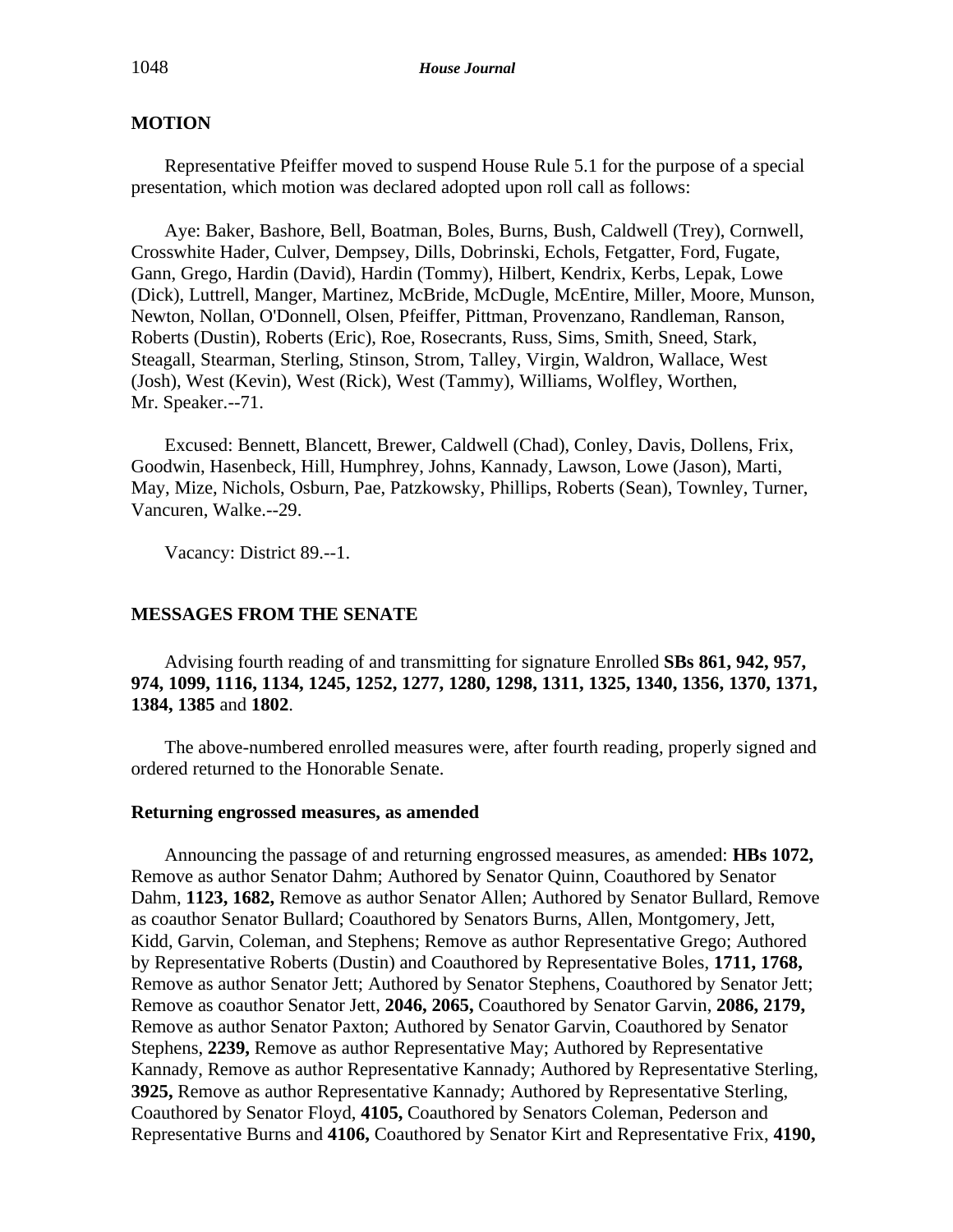Coauthored by Senators Kirt and Boren, **4287, 4327,** Remove as author Senator Dahm; Authored by Senator Daniels, Coauthored by Senators Bullard, Dahm, Bergstrom, Rogers, David, Garvin, Hall, Jech, Kidd, Leewright, Murdock, Pemberton, Rader, Rosino, Simpson, Standridge, Stanley, Stephens, Taylor, Weaver and **4388**.

Senate amendments were read on the above-numbered measures.

## **MOTION**

Representative Pfeiffer moved that the Honorable Senate be notified by message that the House of Representatives is organized and ready to convene in Joint Session, which motion was declared adopted.

## **PENDING CONSIDERATION OF SAs**

**SAs** to **HB 3418** were rejected and conference requested upon motion of Representative Fetgatter. The Speaker named GCCA.

#### **PENDING CONSIDERATION OF SAs**

**SAs** to **HB 3232** were rejected and conference requested upon motion of Representative Crosswhite Hader. The Speaker named the Conference Committee on Elections and Ethics.

#### **PENDING CONSIDERATION OF SAs**

**SAs** to **HB 2233** were rejected and conference requested upon motion of Representative Sims. The Speaker named the Conference Committee on County and Municipal Government.

### **PENDING CONSIDERATION OF SAs**

**SAs** to **HB 4150** were rejected and conference requested upon motion of Representative Luttrell. The Speaker named the Conference Committee on Transportation.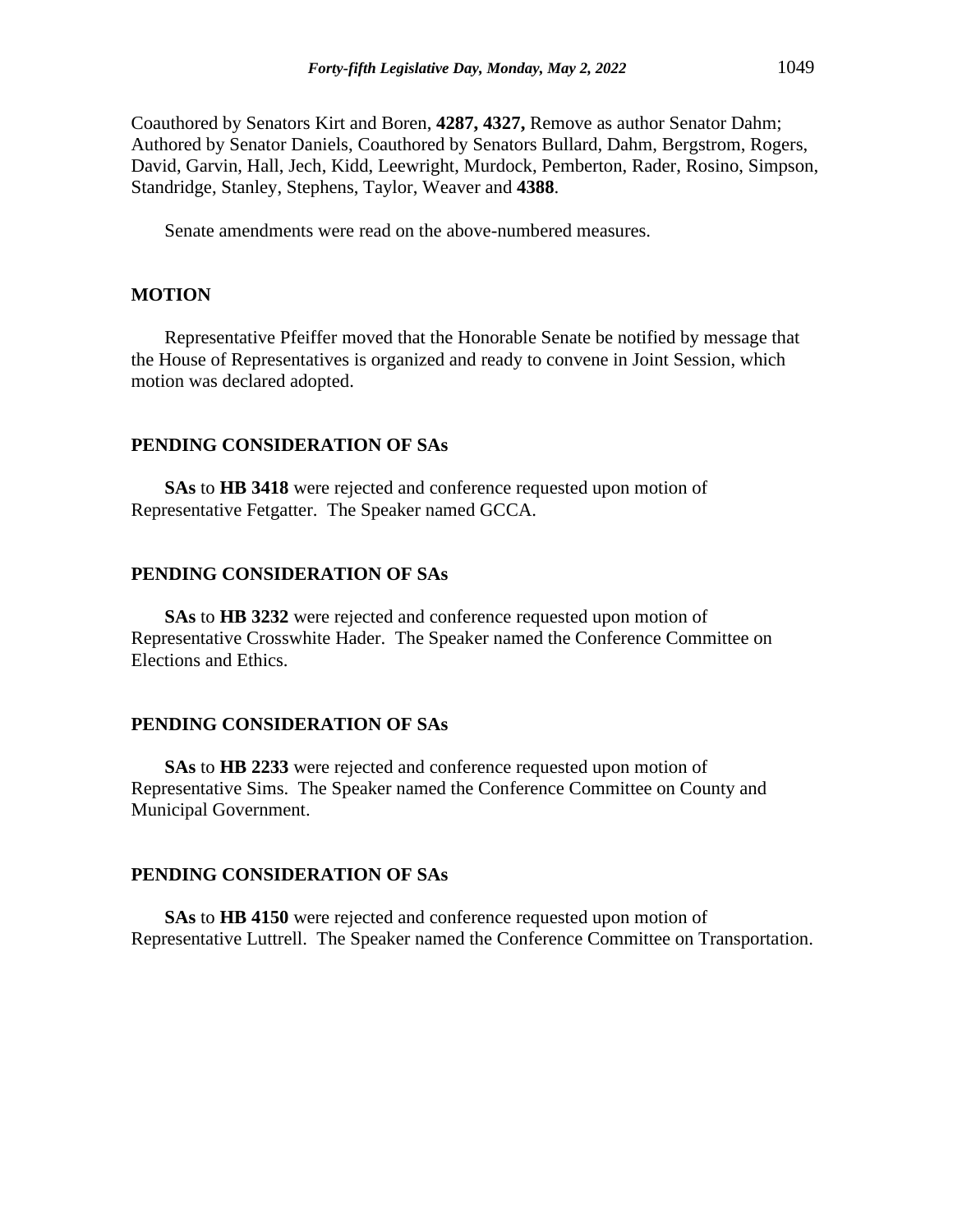# **JOINT SESSION**

The Third Joint Session of the Second Regular Session of the Fifty-eighth Legislature assembled in the House Chamber on Monday, May 2, 2022, and was called to order by Speaker McCall.

Senator McCortney moved that the attendance roll call of the Senate be considered the roll call of the Senate in Joint Session, which was the order.

Representative Echols moved that the attendance roll call of the House be considered the roll call of the House in Joint Session, which was the order.

President Pinnell declared quorums of the Senate and House present and the Joint Session duly assembled.

President Pinnell recognized Tommy Howell, Chaplain of the Oklahoma Veterans Council, who offered the invocation.

President Pinnell recognized Danny Oliver, Vice-Chairman of the Oklahoma Veterans Council, who led the Pledge of Allegiance.

President Pinnell recognized Speaker McCall who addressed the Joint Session.

President Pinnell recognized President Pro Tempore Treat who addressed the Joint Session.

President Pinnell recognized Governor Stitt who addressed the Joint Session.

President Pinnell addressed the Joint Session.

President Pinnell recognized Oklahoma Veterans Council Chairman, Pete Peterson, who conducted the Veterans Awareness Day Ceremony.

Chairman Peterson recognized Senator Simpson, Chairman of the Senate Veterans and Military Affairs Committee. Senator Simpson introduced the Senate Veterans and Military Affairs Committee members and addressed the Joint Session.

Chairman Peterson recognized Representative Hardin, Chairman of the House Veterans and Military Affairs Committee. Representative Hardin introduced the House Veterans and Military Affairs Committee members and addressed the Joint Session.

Chairman Peterson introduced Chairman of the Oklahoma Veteran's Council Awards Committee, Nadine Lewis, who presented the Senator of the Year award to Senator Dossett (J.J.).

Chairman Lewis presented the Representative of the Year award to Representative Cornwell.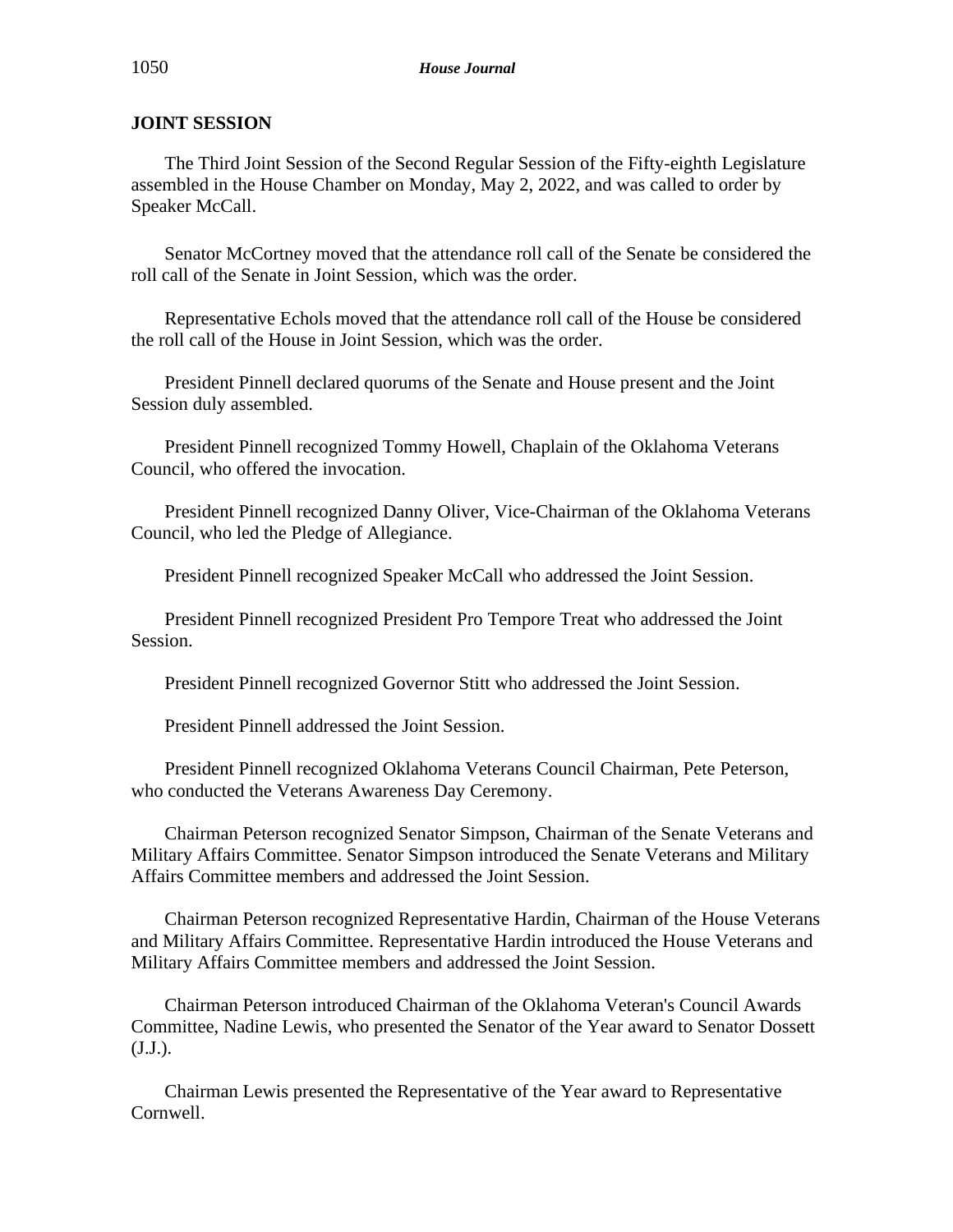Chairman Lewis recognized the Veteran and Military/Veteran Family of the Year recipients.

Chairman Peterson gave closing remarks and recognition of Veterans serving in the Legislature.

Chairman Peterson recognized Vice-Chairman Danny Oliver who recognized distinguished visitors.

President Pinnell recognized Tommy Howell, Chaplain of the Oklahoma Veterans Council, who offered the closing benediction.

Upon motion of Representative Echols, the Joint Session was ordered dissolved at 3:05 p.m.

#### **Representative West (Tammy) Presiding**

#### **MESSAGES FROM THE SENATE**

Advising fourth reading of and transmitting for signature Enrolled **SBs 1276, 1429, 1461, 1474, 1503, 1536, 1670, 1687, 1696** and **1742**.

The above-numbered enrolled measures were, after fourth reading, properly signed and ordered returned to the Honorable Senate.

#### **Returning engrossed measures, as amended**

Announcing the passage of and returning engrossed measures, as amended: **HBs 2649**, Remove as author Senator Dugger; Authored by Senator Garvin, Coauthored by Senators Dugger, Stephens, **3196, 3208,** Coauthored by Representative Roberts (Eric), **3267,** Coauthored by Senators Merrick, Bullard, Stephens, Murdock, Pederson, Garvin, **3365, 3564,** Coauthored by Senator Stephens and Representatives Conley, Waldron, **3567, 3568, 3571, 3639, 3734, 3884** and **4412,** Coauthored by Senator Stephens.

Senate amendments were read on the above-numbered measures.

#### **Conference requested, naming later**

Advising rejection of **HAs** to **SBs** and requesting conference thereon, the Senate naming conferees later: **SBs 418, 1522** and **1610**.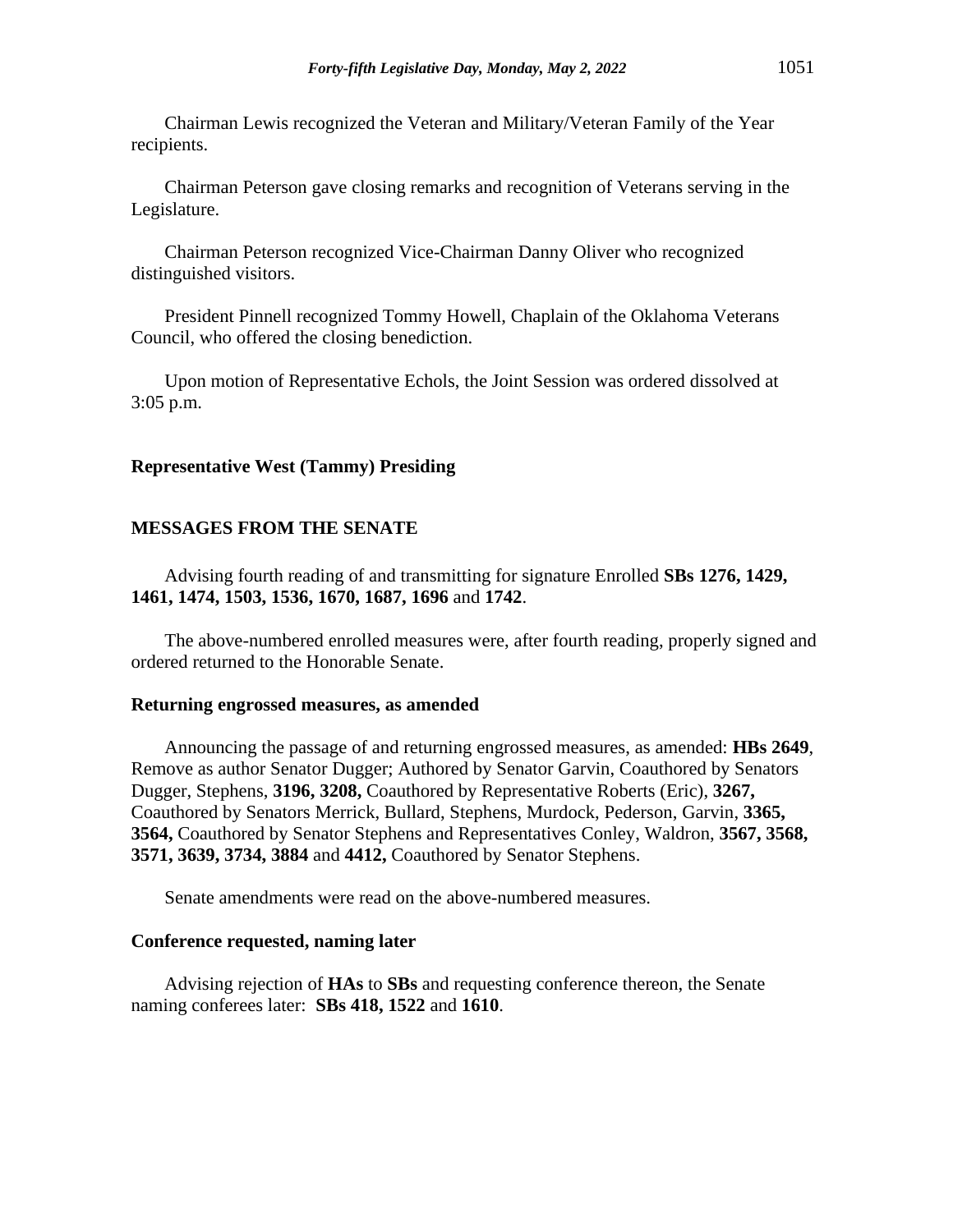## **PENDING CONSIDERATION OF SAs**

**SAs** to **HB 3501** were called up for consideration.

Upon motion of Representative Hardin (David), the House concurred in the **SAs** to **HB 3501**.

**HB 3501**, as amended by the Honorable Senate, was read at length for the fourth time and the roll was called on the measure and emergency as follows:

Aye: Baker, Bashore, Bennett, Boatman, Brewer, Bush, Caldwell (Trey), Cornwell, Crosswhite Hader, Culver, Dempsey, Dills, Dobrinski, Dollens, Echols, Ford, Fugate, Grego, Hardin (David), Hasenbeck, Hilbert, Kendrix, Kerbs, Lepak, Lowe (Dick), Luttrell, Manger, Martinez, McBride, McDugle, Miller, Moore, Munson, Newton, Nollan, O'Donnell, Olsen, Pae, Pfeiffer, Phillips, Pittman, Provenzano, Randleman, Roberts (Dustin), Roberts (Eric), Roberts (Sean), Roe, Russ, Sims, Smith, Sneed, Stark, Steagall, Stearman, Strom, Talley, Townley, Turner, Vancuren, Virgin, Waldron, Wallace, West (Josh), West (Kevin), West (Tammy), Williams, Wolfley, Worthen, Mr. Speaker.--69.

Nay: Gann, Hardin (Tommy), West (Rick).--3.

Excused: Bell, Blancett, Boles, Burns, Caldwell (Chad), Conley, Davis, Fetgatter, Frix, Goodwin, Hill, Humphrey, Johns, Kannady, Lawson, Lowe (Jason), Marti, May, McEntire, Mize, Nichols, Osburn, Patzkowsky, Ranson, Rosecrants, Sterling, Stinson, Walke.--28.

Vacancy: District 89.--1.

The measure and emergency passed.

Senate amendments were properly signed, in open session, and the above-numbered measure was referred for enrollment.

## **MESSAGES FROM THE SENATE**

Announcing that Enrolled **HBs 2926, 3002, 3038, 3046, 3054, 3076, 3079, 3124, 3179, 3193, 3261, 3359, 3363, 3382, 3409, 3541, 3658, 3674, 3872, 3888, 3918, 4075, 4077** and **4084** have been read at length for the fourth time and signed by the Presiding Officer of Senate, in open session.

The above measures were ordered transmitted to the Honorable Governor.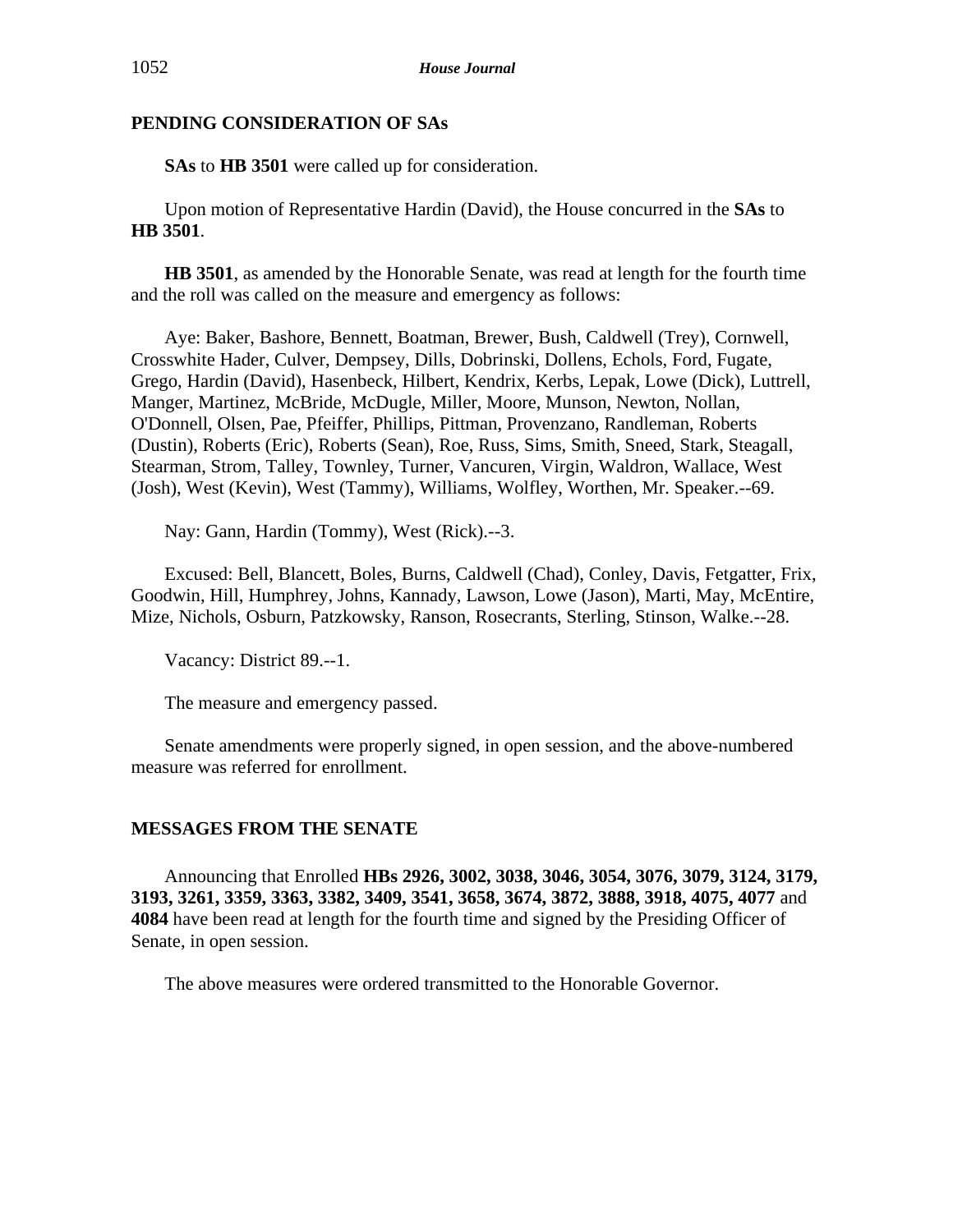### **MESSAGES FROM THE GOVERNOR**

Advising of his approval of **HBs 1132, 1611, 2976, 2992, 3087, 3092, 3271, 3740, 3811, 3812, 3821, 3823, 3824, 3905, 4001, 4008, 4194, 4228,** and **4230** on April 29, 2022.

Advising of his approval of **HBs 3019, 3040, 3316, 3383** and **3646** on May 2, 2022.

Advising of his veto of **HB 1964** on May 2, 2022. The veto message reads as follows:

To the Honorable Speaker of the House and Members of the House of Representatives Second Regular Session, Fifty-eighth Oklahoma Legislature

Enrolled House Bill No. **1964**

By: Nollan of the House and Rader of the Senate

This is to advise you that on this date, pursuant to the authority vested in me by Section 11 of Article VI of the Oklahoma Constitution to approve or object to legislation presented to me, I have vetoed House Bill **1964**.

Currently, the chief judges of juvenile divisions, not county commissioners, have the authority to hire and terminate directors of juvenile bureaus. See, 10A O.S. § 2-4-102. Moreover, the chief judges of juvenile divisions are uniquely situated to assess juvenile bureau directors and determine salaries, in accordance with existing laws. House Bill **1964** unnecessarily alters the relationship between chief judges of juvenile divisions, juvenile bureaus, and county commissioners.

For these reasons, I have vetoed Enrolled House Bill **1964**.

By the Governor of the State of Oklahoma

/s/ Kevin Stitt

### **VOTE DECLARATION**

Representative Pittman asked that the Journal reflect that had she been present in the Chamber on Monday, April 25, she would have voted aye on **SBs 776, 1286, 1430, 1565** and **1737** and on Tuesday, April 26, she would have voted aye on **SBs 192, 1147, 1631, 1456, 976, 1163, 1203, 1535, 1632, 1541, 1685, 1749** and nay on **SBs 1486, 338, 1288, 1555** and **1280** and on Wednesday, April 27, she would have voted aye on **SBs 72, 410, 1567, 1515, 1398, 1600, 1602, 1605, 399, 1444, 1667, 169, 1345, 257, 1343, 1460, 1481, 1243, 1240, 1387, 1467, 1520, 488, 1706, 1516, 1856, 1432, 1806, 1781, 1800, 1188, 1436**  and nay on **SBs 523** and **979**.